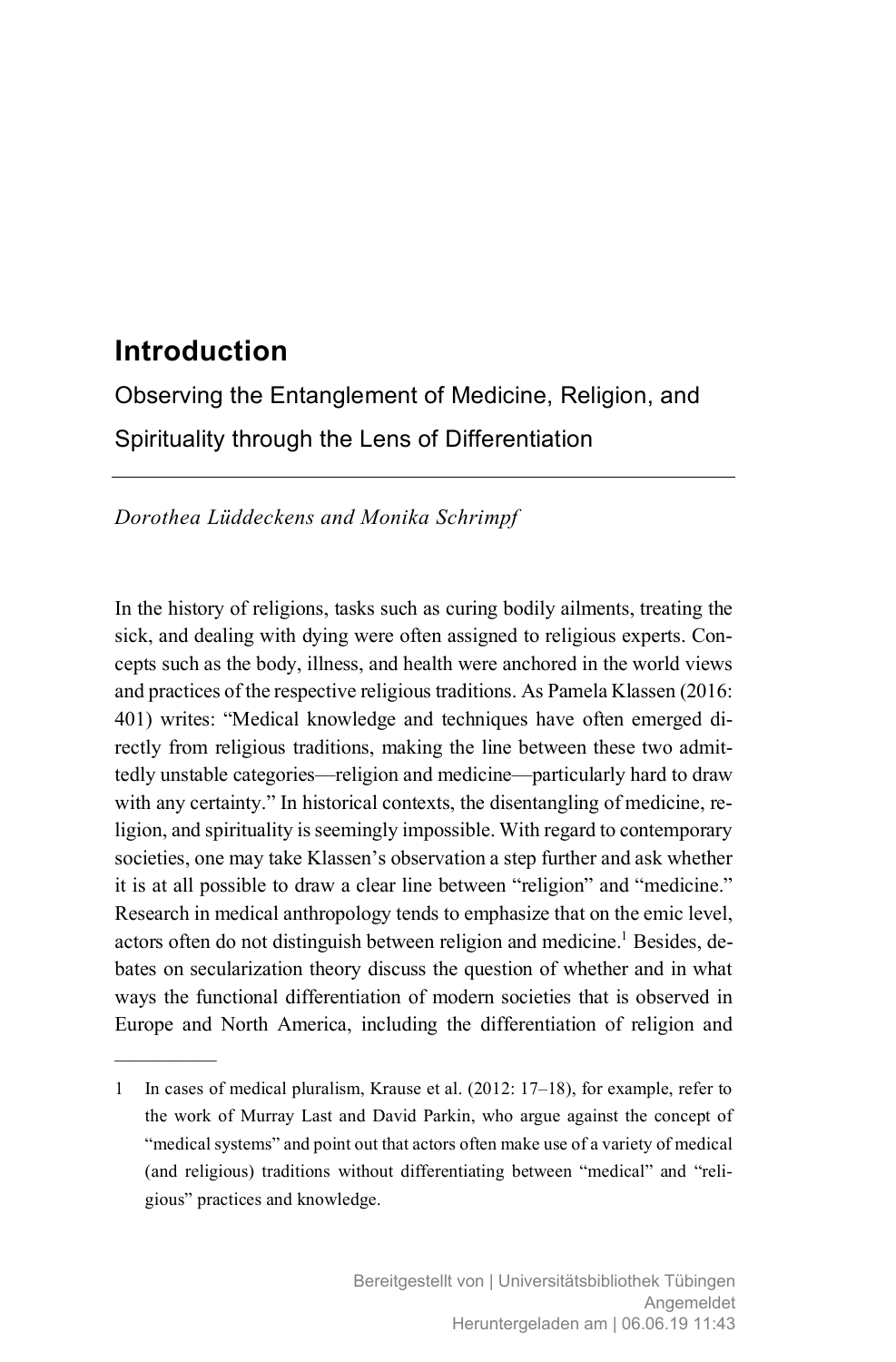medicine, can also be claimed for non-European countries and cultural traditions (cp. Wohlrab-Sahr/Burchhardt 2017; for Japan cp. Rots/Teeuwen 2017; Schrimpf 2018).

Taking up these reflections, we raise the questions of whether it makes sense to refer to "religion" and "medicine" as two different realms, and whether it is acceptable for etic academic research to make use of concepts (or differentiations) that do not reflect self-perceptions and concepts on the emic level.

## **1 DOES IT MAKE SENSE TO DIFFERENTIATE BETWEEN RELIGION AND MEDICINE?**

In contrast to the considerations sketched out above, we argue that it is important to maintain the paradigm of differentiating between "religion" and "medicine," at least in contemporary societies, for the following reasons.

## **1.1 The Contemporary Differentiation between "Religion" and "Medicine": A Global Paradigm**

Social differentiation is a characteristic of modern societies, including the social systems denoted by "religion" and "medicine," though to different degrees. In the following, we argue that, thanks to the specific evolution of modern academic medicine (cp. Lüddeckens)<sup>2</sup> and the worldwide spread of biomedicine, differentiating "religion" and "medicine" has become a global paradigm. Nevertheless, there are many cases of non-differentiation or of the entangling of religion and medicine.

When we talk about the entangling or de-differentiation of "religion" and "medicine", we are not referring to cases in which religious and medical actors or actions coexist, as, for example, in a hospital where physicians deal with the physical needs of their patients and chaplains deal with their spiritual needs. Nor are we dealing with cases where a physician talks with his or her patient first about an impending operation and afterwards about the patient's fear of dying.

<sup>2</sup> All references without a year designation refer to contributions in this volume.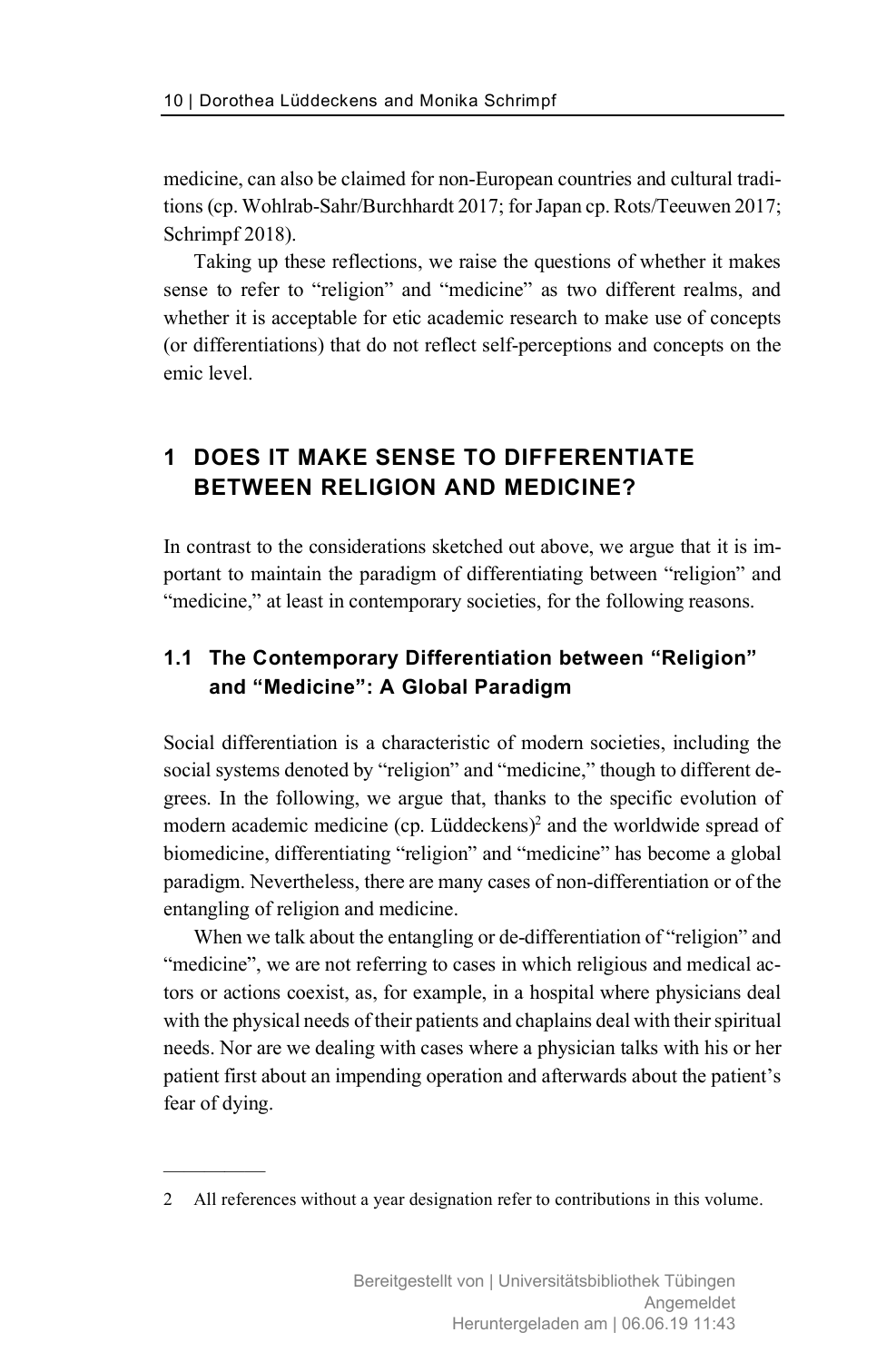Such cases are in line with the global development of social differentiation. Our interest is rather directed at practices and concepts that involve medical and religious arguments and aims at the same time, that take medical as well as religious concepts into account, or that deal with both the physical and the transcendent aspects, including transcendent entities, thus pursuing medical and religious goals within one and the same framework.

The entangling of "medicine" and "religion" may therefore be observed in cases where religious concepts, such as spiritual development, are guiding principles for medical treatment, as in an anthroposophical hospital (cp. Zeugin et al.), or where, as in Transpersonal Psychology, religious experience is induced on purpose in order to support therapeutic aims (cp. Gripentrog), to name but two examples.

These de-differentiated entanglements can be observed especially at the margins of either "religion" or "medicine," as we will outline below. Such cases of entanglement rather confirm the global character of the paradigm of differentiated religion and medicine: even when actors do not differentiate, they often relate to this paradigm and are judged accordingly. These processes are particularly visible in the ways in which therapeutic practices and knowledge are labeled.

#### **1.1.1 Differentiation in the Mainstream, Entanglement at the Margins?**

Many scholars have discussed the differentiation of "religion" and "medicine" in the context of their respective institutions and professions, including their knowledge and techniques, with regard to "Western" societies (cp. Beyer 2012; Lüddeckens 2012; Luhmann 1983, 1990a; Parsons 2001; Vogd 2011). On the one hand, modern academic medicine, also called biomedicine,<sup>3</sup> does not accept religious concepts and practices as part of its biomedical framework. Due to the global spread of this kind of medicine, the disentangling of biomedicine and religion can be observed far beyond so-called "Western" societies, although in different ways and to different degrees. For example, in Japan and Tanzania, public health care supports primarily biomedical institutions.

<sup>3</sup> Similar terms include "conventional medicine, mainstream medicine, Western medicine, orthodox medicine," and "allopathic medicine".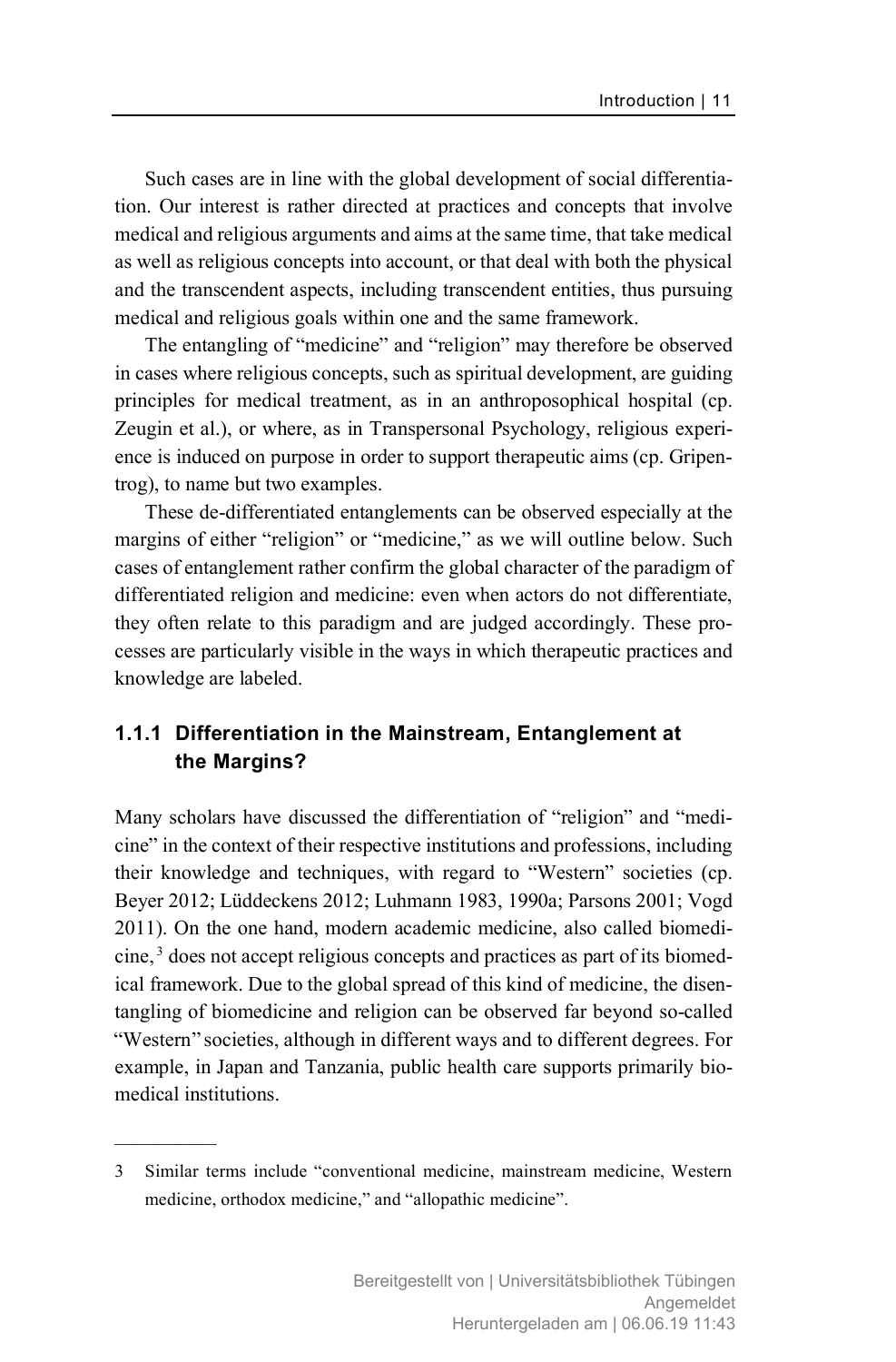However, even in modern societies, biomedicine is only one healing system among others. In many countries, officially recognized medicine also includes more or less "secularized" (and re-invented) forms of pre-modern medicine, often labeled "traditional medicine," in which religious and medical concepts are intertwined with therapeutic practices such as Siddha medicine (cp. Rageth), Ayurveda, and Unani in India, or kanpō medicine in Japan. In other cases, modern medical innovations in the field of Complementary and Alternative Medicine (CAM), such as anthroposophic medicine<sup>4</sup> or homeopathy, are officially acknowledged, as in the Swiss health-care system. While the religious connections or aspects of these healing systems are disputed, they often claim to be "holistic," in contrast to biomedicine. Many medical professionals trained in these therapeutic practices claim not only to address the physical and mental aspects of their patients' illnesses but also to take care of their spiritual needs.

On the other hand, religious actors, institutions, and communities that consider themselves as belonging to the "mainstream" religions often display a ready acceptance of the differentiation between religion and medicine, even though this deprives their institutions of an important social function that they have formerly fulfilled. By accepting biomedicine and its claims to medical authority and by refraining from raising their own claims of therapeutic competence beyond religious support, these religious actors and institutions present themselves as modern and as compatible with modern societies. This is the case with the European mainstream churches as well as with internationally or nationally acknowledged Islamic institutions such as the Al Azhar University in Cairo or the healthcare system in Saudi Arabia (cp. Khalil et al. 2018).

To quote Steve Bruce:

—————

"Now only the fringes of religion—New Agers employing Amerindian cures, Jehovah's Witnesses rejecting blood transfusion in favor of prayer, US television evangelists claiming that HIV/AIDS is divine punishment for homosexuality—practice or reject medicine. The mainstream—primarily political response—can be seen in the Church of England's response to HIV/AIDS: it recommends that the government invest more in scientific research." (2016: 640)

<sup>4</sup> Anthroposophic medicine perceives itself as "integrated medicine".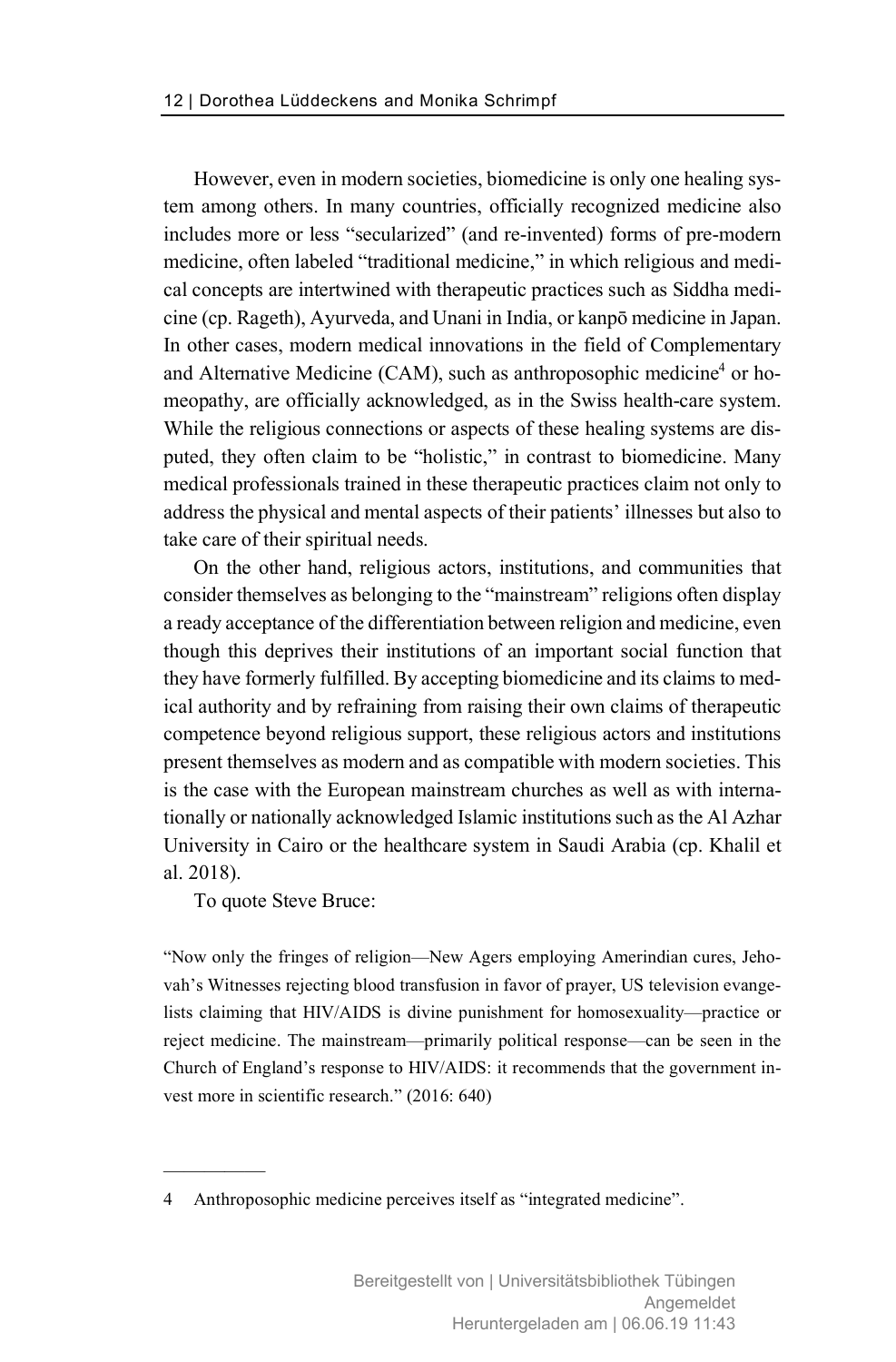Bruce's observation that the tendency to engage in healing practices occurs rather on the institutional margins or in non-mainstream segments of religious traditions is supported by studies of Sufi Islam (cp. Selim 2015), and charismatic Christianity (cp. Brown  $2011$ ).<sup>5</sup> In these cases, religious actors emphasize the superiority of religious authority over medical authority in dealing with cases of illness. Another example in the context of New Age spirituality is the intertwining of spiritual and psychotherapeutical goals (cp. Gripentrog).

#### **1.1.2 The Paradigm of Differentiation as a Frame of Reference**

Even though in cases of traditional medicine, faith healing, and so forth, the assumption that medicine and reliion are separate realms or systems that can be differentiated from each other seems absurd, this does not mean that the notion of differentiation is irrelevant. The notions of differentiation and of the subsequent hegemony of biomedicine strongly affect contemporary discourses and techniques related to the curing of illness globally. Proponents of diverse forms of medical knowledge and therapeutic practices define their own positions within this diversity by referring to the differentiation between religion and (scientific) medicine, or to the alleged authority of biomedicine, whether in affirmative, critical, or integrative ways. They react to the presumed hegemonic status of biomedicine in the society concerned and are judged accordingly.

As Schrimpf shows, for example, a contemporary Japanese Buddhist priest—that is, a religious actor—explains the medical effects of Buddhist practice by drawing analogies with scientific studies and referring to Transpersonal Psychology (cp. Schrimpf). Here, reference to a particular

<sup>5</sup> The distinction between mainstream religion and its margins as applied here refers only to the level of institutionalized, official religion. As Meredith McGuire has shown in her study on "lived religion" in the USA, individual religious practices and beliefs do not necessarily coincide with officially acknowledged religious knowledge and practice. Hers and other studies have analyzed cases in which members of Christian "mainstream" communities engage in non-Christian spiritual practices, some of which are attributed with healing effects (cp., for example, McGuire 2008:6–10; for Germany, cp. Bochinger et al. 2009).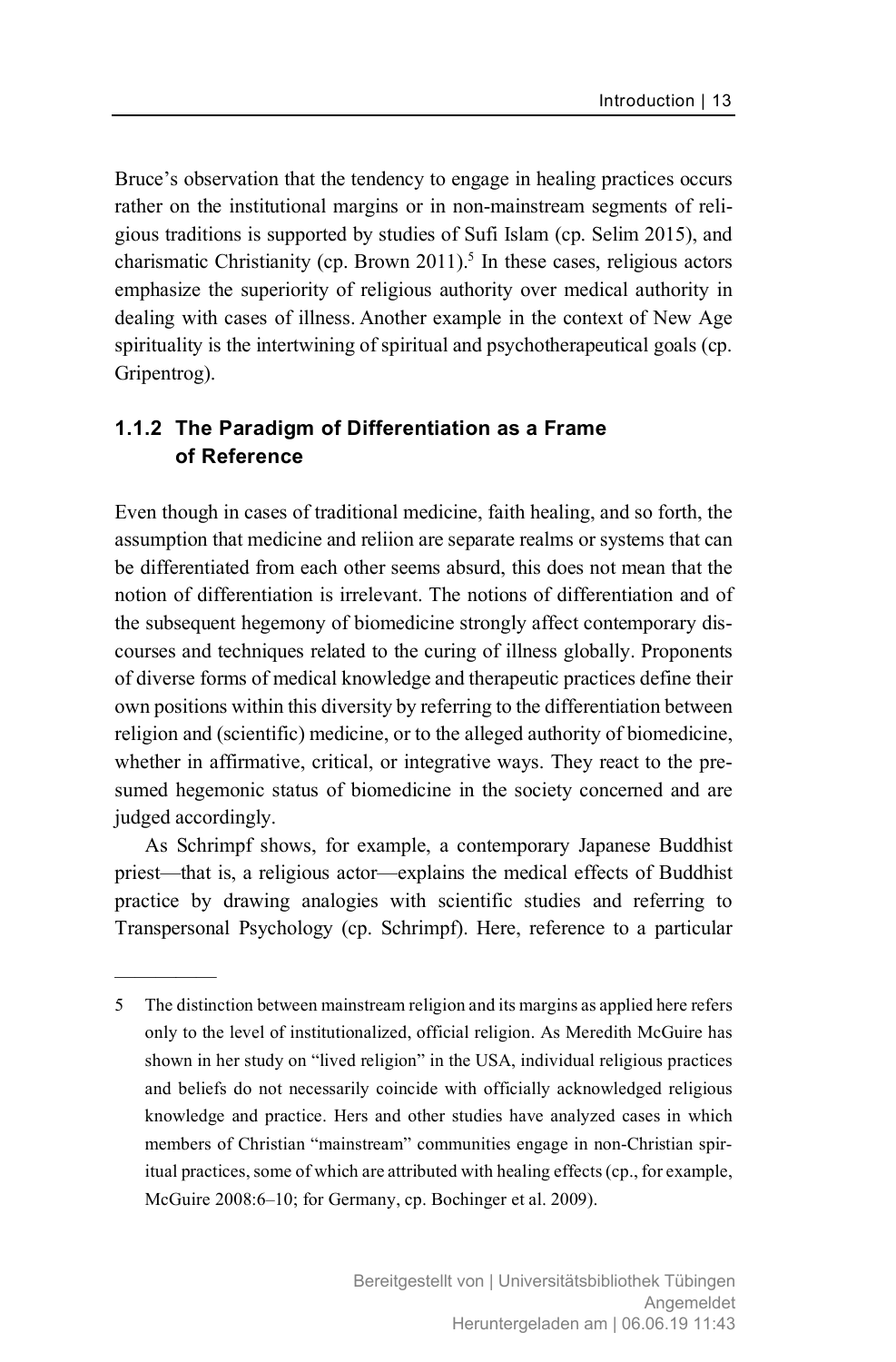image of medicine as scientific is applied to legitimize claims regarding the therapeutic authority of religion. Whereas some practitioners of CAM like Ayurveda emphasize the spiritual aspects of their therapies in order to distinguish their practice from biomedicine, others de-emphasize the metaphysical dimensions of their therapies because they want them to be acknowledged as equal to biomedical treatments.

As a consequence, the notion of differentiation and the hegemony of an allegedly non-religious biomedicine is reproduced not only by those who support it, but also by those who deny it or who claim their own superiority over it. This is often done by criticizing biomedicine as non-holistic, as lacking any spiritual or religious dimension, and as dealing only superficially with symptoms, instead of curing the (spiritual) causes of illnesses. This reproduction leads to a circular process, being reflected in discourses, terminologies, regulations, professions, social structures, and so on, which simultaneously condition forms of self-positioning and are shaped by them. In this sense, the differentiation between "religion" and "medicine" can be described as a social reality that is constantly negotiated, that is, produced and dissolved by the actors involved.

#### **1.1.3 The Power of Words**

Labeling is an important strategy in pursuing such negotiations. Terms such as faith healing, traditional medicine, CAM, biomedicine, and Western medicine are used in academic publications, as well as in emic discourses. These terms are closely interrelated, and their emergence reflects not only medical diversity, but also a hierarchical order within this diversity. According to Klassen (2016: 404), "[b]iomedicine's overwhelming social, political, and economic authority—and many would argue, its bodily efficacy—is what transforms other, non-biomedical therapeutic approaches into 'alternative' or 'complementary' therapies."

All these terms are controversial, their meaning being contested both etically and emically. In environments that display medical diversity, in which representatives of various therapeutic practices and forms of knowledge compete for medical authority and claims to power, they take on specific meanings and functions. For example, whereas the label "faith healing" may exclude religious therapeutic practices from national health-care systems, "traditional medicine" and even "complementary" or "integrative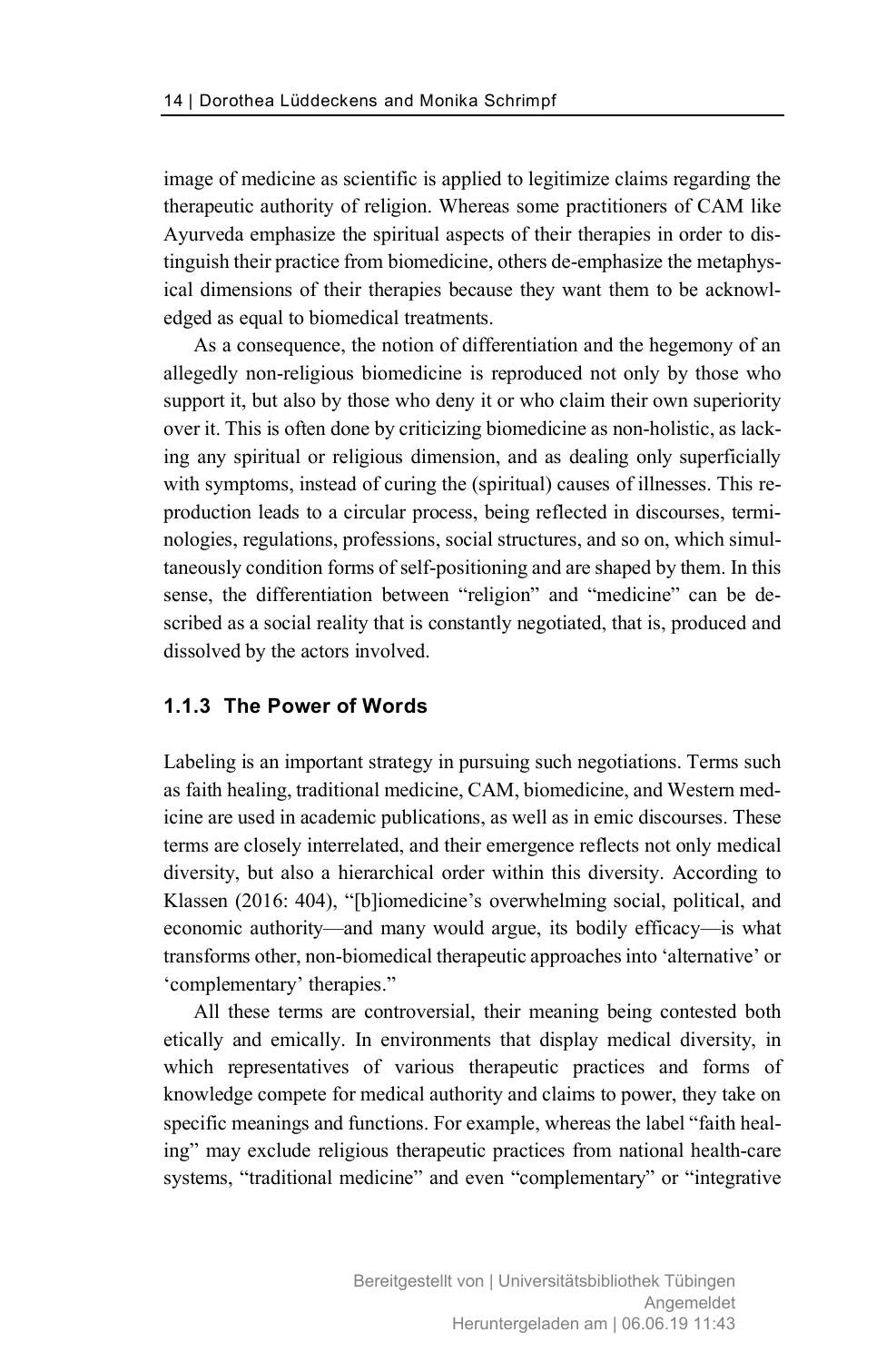medicine" may allow their inclusion. In this sense, again, the paradigm of differentiated "medicine" and "religion" conditions strategies of labeling which simultaneously contribute to consolidating this paradigm.

Power struggles over medical care are strongly influenced by political, legal, or economic structures. As Walter Bruchhausen demonstrates for the concept of "traditional medicine" in Tanzania, local, national, and international institutions, such as medical training institutions, health ministries, or the World Health Organization, provide official definitions of the terms mentioned above. These definitions impact upon the legal and economic conditions in which therapeutic practices are engaged, as well as upon their accessibility (cp. Bruchhausen). The possibility of offering therapies that do not comply with the biomedical paradigm of abstaining from religious claims and interpretations depends upon these basic conditions and their structural constraints. Concrete examples of how these terms are applied and interrelated in order to (re-)configure a plurality of medical practices from different perspectives and to be able to position oneself in relation to this plurality are discussed for India, Tanzania, Japan, and Europe in this volume.

## **1.2 Recognizing Power Relations and Self-Positionings through the Lens of Differentiation**

As explained above, the global spread of this differentiation implies that the de-differentiation and entanglement of concepts and practices can be observed within the frame of "differentiated religion and medicine." Thus, we can analyze, for example, strategies of self-positioning within the entanglement of religion and medicine. This includes actors in medical institutions like an anthroposophical hospital or conventional palliative-care wards, who aim to extend their fields of competence and increase their agency by including spiritual-religious concepts and practices (such as spiritual development or aroma therapy) in their medical work (cp. Lüddeckens; Zeugin et al.). These actors frequently disguise the religious aspects of therapeutic practices by using the label "spiritual" in order to avoid possibly negative images of religion within a medical context.

Another example of de-emphasizing the religious aspects of medical practices is political actors in Tanzania, whose definitions of "traditional medicine" aim to re-establish pre-modern medical practices devoid of their religious interpretations and ritual elements (cp. Bruchhausen). Similarly,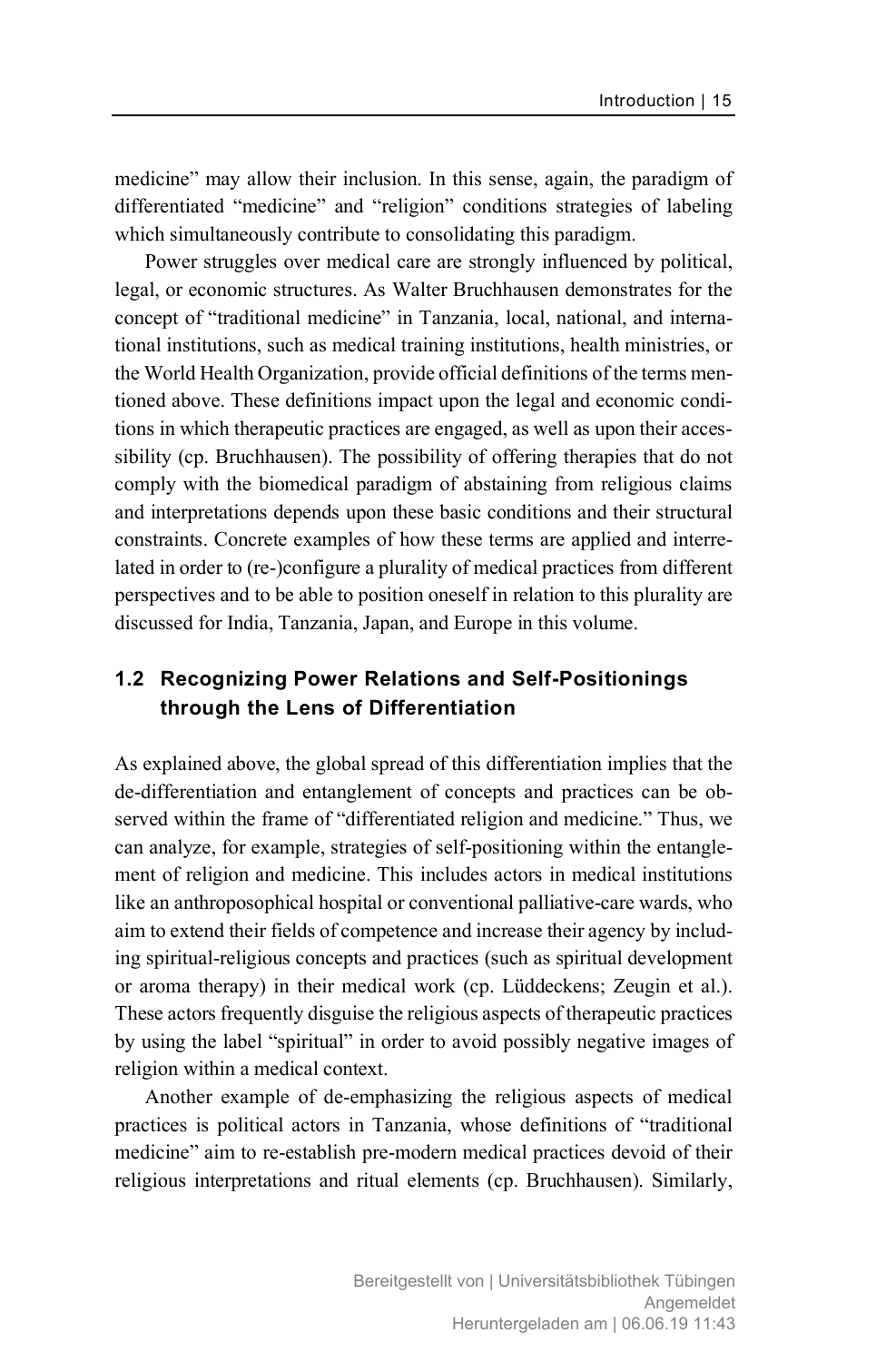practitioners of Ayurveda describe their activities as "spiritual" or "medical," depending on the legal conditions of health policies and the needs of patients (cp. Pattathu).

In contrast, religious actors in established traditions may call their therapeutic knowledge and practices "traditional medicine" in order implicitly to advocate the pre-differentiation state of entangled religion and medicine, as is observable, for example, in contemporary Japanese Buddhism (cp. Schrimpf). For the same reason, "hereditary" Siddha practitioners oppose the professionalization of their medical tradition (cp. Rageth). Obviously, the phrase "traditional medicine" can be used to support strategies to both consolidate and counteract the entanglements of religion and medicine, depending on the respective social and political contexts. Not all strategies, however, refer to the labeling or use of terms; others may aim to create a specific relationship between religious and medical authority.

We will conclude with some general reflections on the second question raised in the beginning: is it acceptable for etic academic research to make use of concepts (or differentiations) that do not reflect self-perceptions and concepts on the emic level?

# **2 ETIC APPROACHES TO EMIC PERSPECTIVES: REPRODUCING OR ANALYZING?**

At the IAHR conference in Erfurt in 2015 we organized three panels on "Innovation and Tradition in the Field of Entangled Religion and Medicine." These panels were accompanied by heated discussions over the question of whether etic academic terminology needs to be aligned with the conceptualizations and perceptions of the actual actors in the field.

One argument in favor of such an alignment can be found in a working paper by Krause et al. (2012) on medical diversity, mentioned above. In it, the authors argue that talking of systems (of medical traditions) obstructs the view of emic conceptions that are characterized by overlapping, mutual influences, etc., and of activities that are guided by the appropriation of various practices to individual needs without distinguishing between religious or medical therapies (ibid: 17–18).

In contrast, we argue that it is important to maintain a distinction between etic and emic perspectives. Academic research should not stop at describing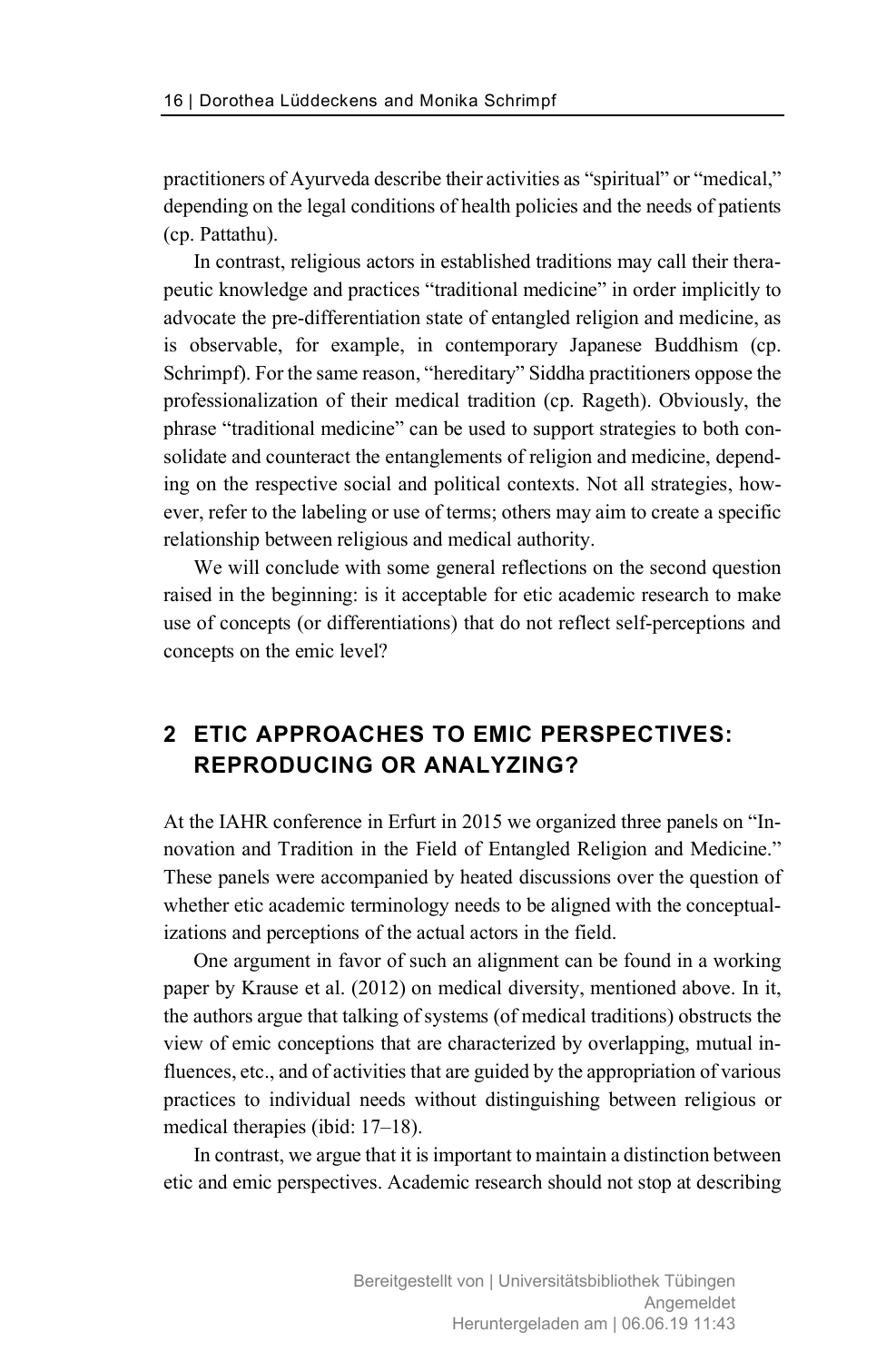emic self-perceptions in the field but should also provide analytical etic second- and third order observations (cp. Luhmann 1990b). <sup>6</sup> One question at stake is whether it is acceptable to label concepts and practices "religious" in cases where the respective actors disagree with this classification? Is it not the responsibility of the researcher to acknowledge this self-positioning and take the emic perspective seriously?

#### **2.1 Emic Perspectives**

—————

However, what does "taking the emic perspective seriously" mean?

Every self-perception is conditioned by particular contexts, for instance by economic aspects: for example, health insurance covers the cost of medical treatments, but not religious ones. Some political contexts support selflabeling as non-religious, for example, as part of the public education system, whereas others support self-labeling as religious, for example, to obtain the benefits granted to religious institutions. Besides, prestige is an issue: what does it mean to be viewed as religious in a particular society or social milieu, and is it advantageous or not? Also, what kind of positioning does it entail? Depending on the social milieu, being "spiritual," for example, can have a higher value than being "religious."

Therefore, self-perceptions teach us a lot about the contexts in which the respective actors are engaged. Besides, the dependence of self-perceptions on these conditions illustrates their relativity—that is, perceptions may vary according to the contextual conditions of different actors.

In our opinion, this is one reason why the academic perspective of the Study of Religion should not be expected to merely reproduce emic views and self-perceptions. Apart from the relativity of emic perspectives mentioned above, which perception should be considered authoritative, that of the specialists or those of ordinary people? For the specialists, a healing practice may be imbued with "spiritual" aspects, whereas patients may perceive the same practice as purely "medical" (cp. Pattathu). Furthermore, the

<sup>6</sup> In many cases we find scholarly reflection in the field itself, for example, anthroposophic medicine, or scientific research on the effects of kanpō medicine or Ayurveda by their respective practitioners.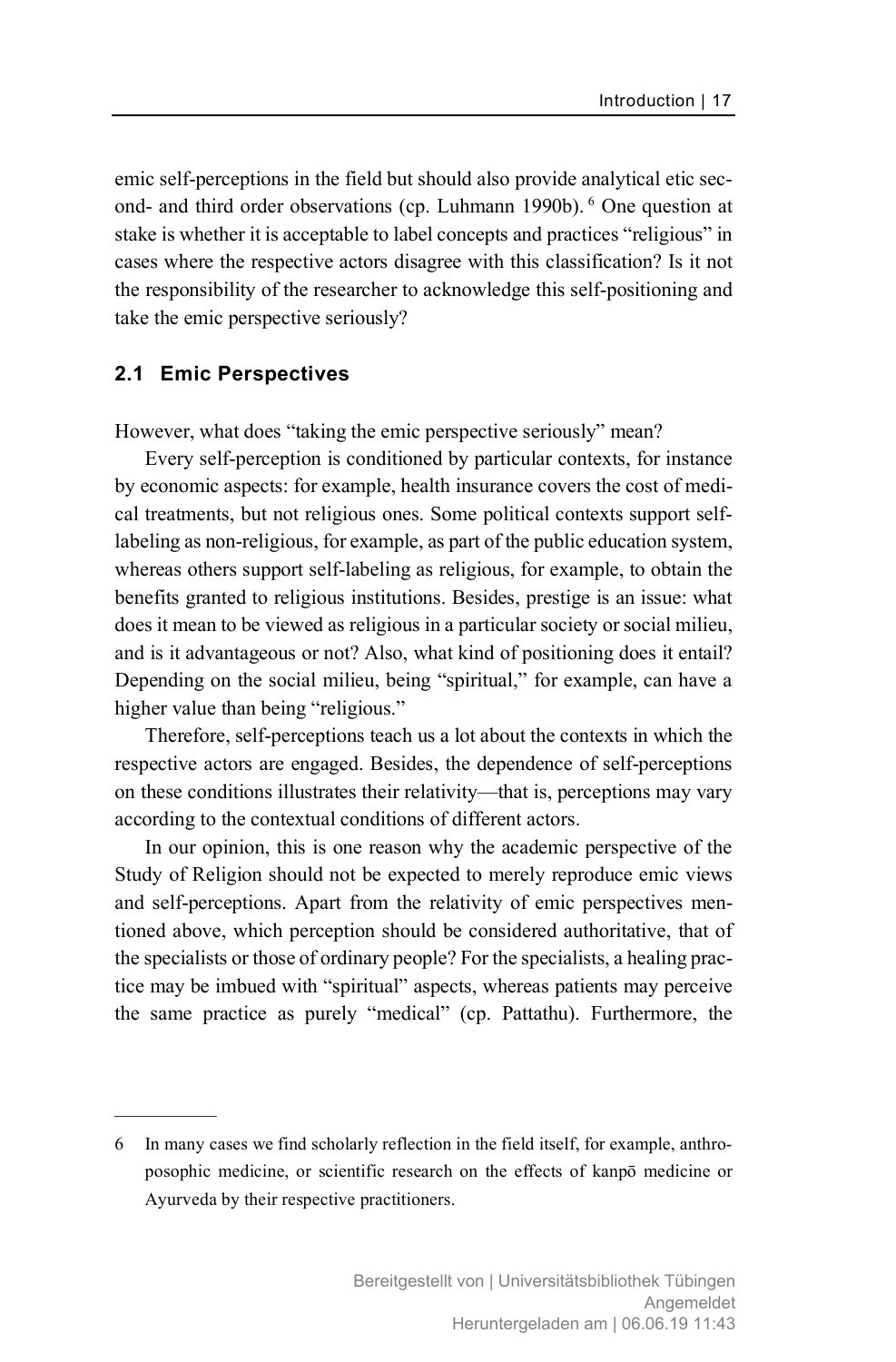researcher must be careful not to slip into a paternalistic habitus by portraying him- or herself as a spokesperson for the "emic voice". <sup>7</sup>

#### **2.2 Etic Perspectives**

—————

The same plurality characterizes etic academic perspectives, which are also determined by the specific contextual conditions and frames of reference provided by their respective academic disciplines. For example, academics make use of reflective concepts that produce specific differentiations, such as that between "religion" and "medicine."

The Study of Religion depends upon such abstract analytical concepts in order to make statements about its topic and be able to conduct comparative research. The relevance of comparison as a basic research method in the Study of Religion has been emphasized from the beginnings of the discipline (cp. Wach 1924) to the present day (cp. Freiberger 2018). Only on the basis of comparison can generalized concepts<sup>8</sup> be developed and constantly revised (or "rectified" in Freiberger's terms) in order to make non-exemplary statements about religions.

- 7 This habitus is also a critical topic in various feminist discourses. For example, Kawahashi and Kobayashi criticize a patronizing attitude towards women in contemporary Japanese religions: "Another issue is the attitude shown by some scholars of taking non-Western women under their wing, as though somehow acting as those women's patron, and there is a danger that such attitudes may in effect constitute complicity in maintaining patriarchal religious structures." (Kawahashi and Kobayashi 2017: 3) On the other hand, there are various examples of joint authorship on the basis of a dialogical relationship, cp. Lüddeckens and Karanjia 2011, and Ari and Jebens 2015.
- 8 As Mohn explains, when we use the term "generalized concepts," we must be aware that "[u]niversality is always a cultural, linguistic, and socially constructed claim on 'the general' that can be raised differently even by speakers of a shared cultural context." Original wording: "Universalität ist immer eine kulturelle, sprachliche, gesellschaftlich konstruierte Inanspruchnahme des Allgemeinen, die von vielen Sprechern selbst eines geteilten kulturellen Kontextes unterschiedlich behauptet werden kann." (Mohn 2012: 307) And, given the diversity of compared cases, it is impossible to find general terms on a meta-level that correspond to each individual case.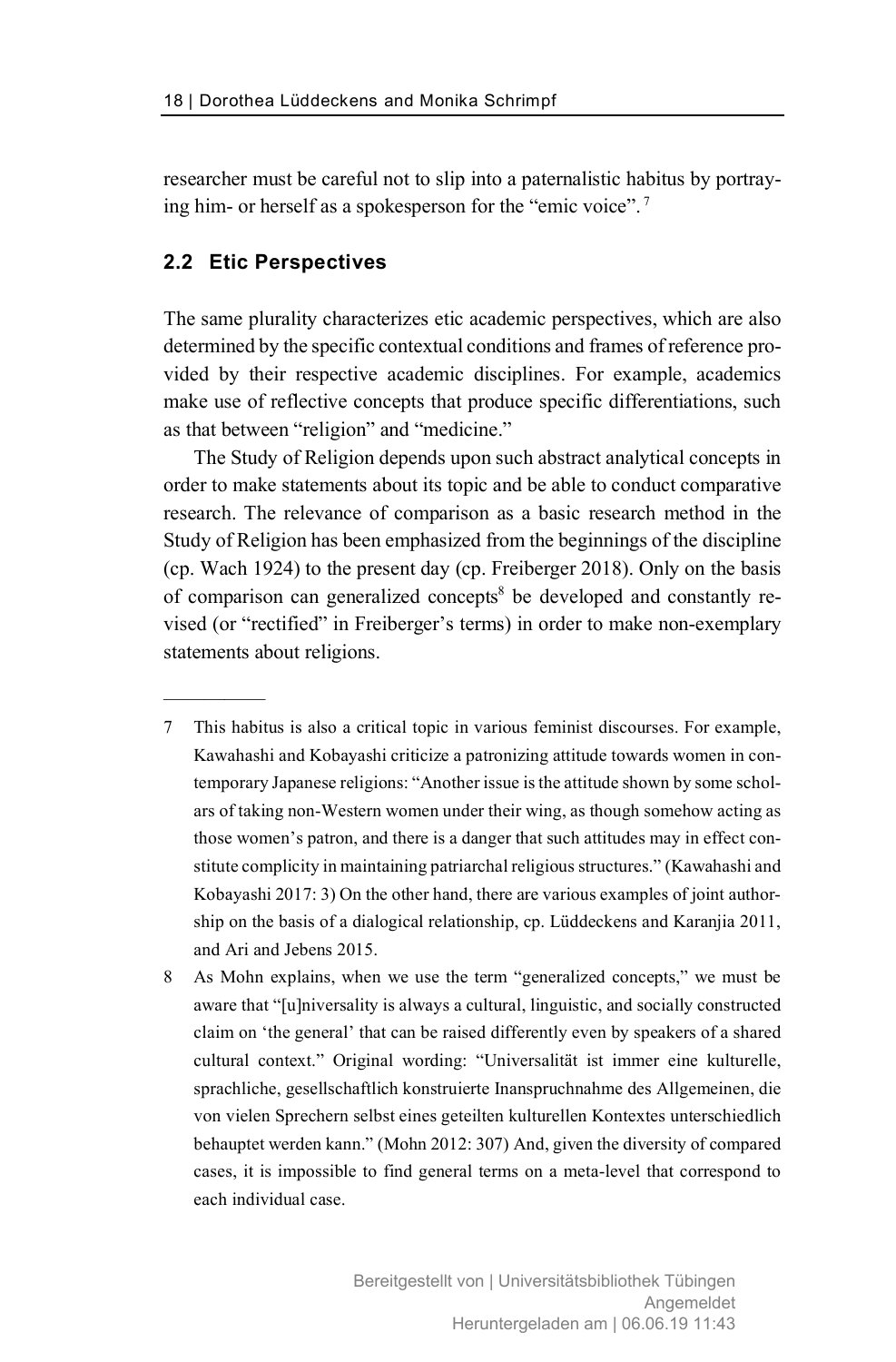Another disciplinary framework in the Study of Religion results from the process in which religion as the object of its research is produced.<sup>9</sup> Besides, academic perspectives are strongly influenced by the respective political conditions in which research is conducted: some fields of research are better funded than others, and these trends are constantly changing. All these conditions provide framings for academic positions that are quite different from those on the emic level. Etic perspectives are therefore determined by particular contextual conditions differently from emic perspectives. Hence it is consistent to acknowledge the difference in perspectives without ascribing a higher value to one over the other.

### **BIBLIOGRAPHY**

- Ari, Alex Yapua/Jebens, Holger (2015): Storibuk Pairundu. Tales and Legends from the Kewa (Southern Highlands, Papua New Guinea), Berlin: Reimer.
- Beyer, Peter (2012): "Observing Religion in a Globalized World: Late Twentieth-Century Transformations", in: Volkhard Krech/Marion Steinicke (eds.), Dynamics in the History of Religions between Asia and Europe, Leiden: Brill, pp. 413–433.
- Bochinger, Christoph/Engelbrecht, Martin/Gebhardt, Winfried (2009): Die unsichtbare Religion in der sichtbaren Religion. Formen spiritueller Orientierung in der religiösen Gegenwartskultur, Stuttgart: Kohlhammer Verlag.
- Brown, Candy Gunther (2011): Global Pentecostal and Charismatic Healing, Oxford: University Press.

<sup>9 &</sup>quot;Any heuristic approaches the 'phenomenon' religion with revisable and not ontologizing terms, a 'phenomenon' that is found or created by these movements of searching and description, and thus becomes temporarily communicable in the academic space." Original wording: "Eine Heuristik geht mit revidierbaren und nicht ontologisierenden Begriffen an das 'Phänomen' Religion heran, das genau in diesen Such- oder Beschreibungsbewegungen erst gefunden oder erzeugt und somit im Wissenschaftsraum 'vorläufig' kommunizierbar wird" (Mohn 2012:307).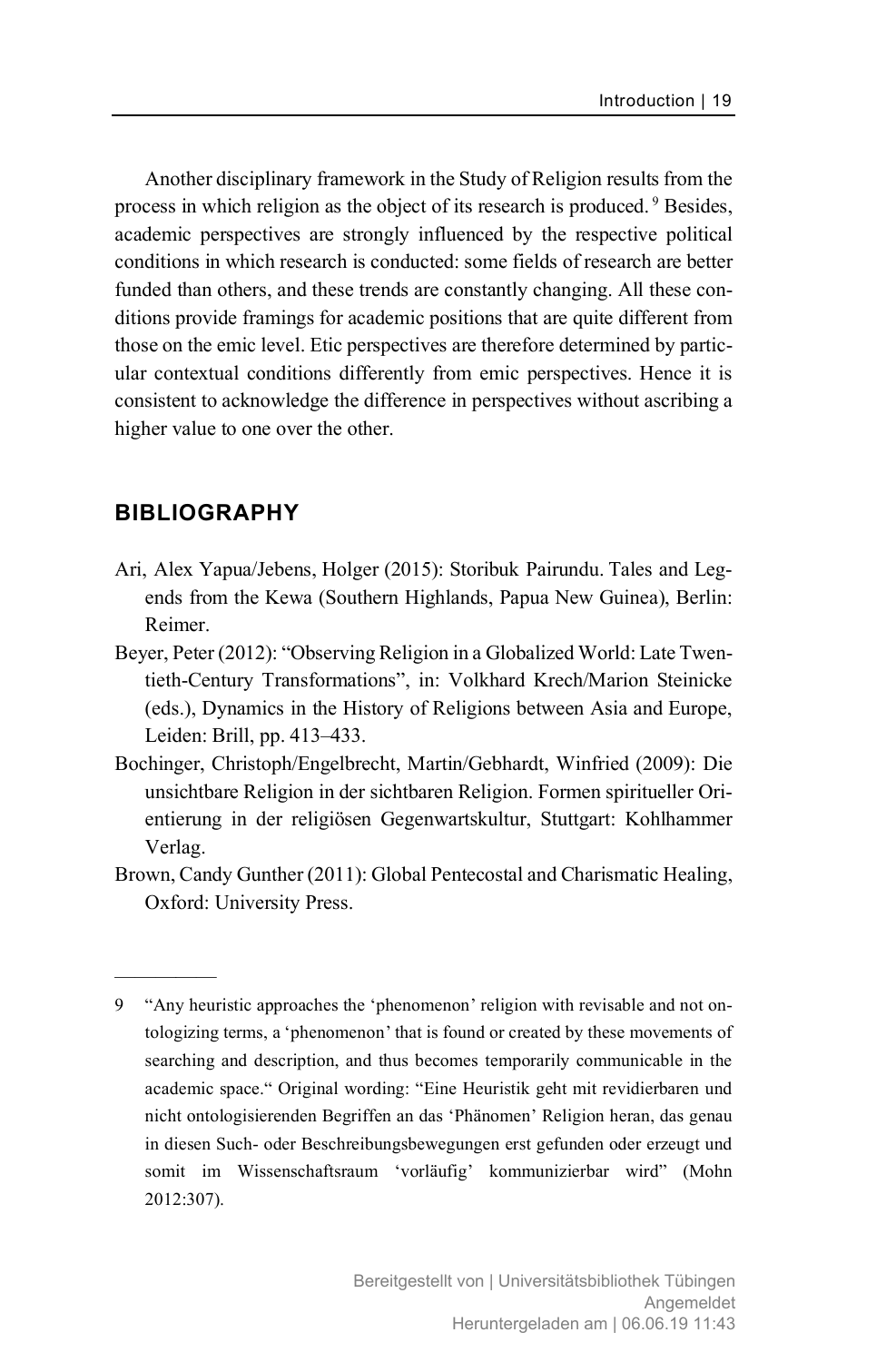- Bruce, Steve (2016): "Differentiation", in: Michael Stausberg/Steven Engler (eds.), The Oxford Handbook of the Study of Religion, Oxford: Oxford University Press, pp. 635–645.
- Freiberger, Oliver (2018): Elements of a Comparative Methodology in the Study of Religion, in: Religions 9(38), doi:10.3390/rel9020038
- Kawahashi Noriko/Naoko Kobayashi (2017): Editors' Introduction: Gendering Religious Practices in Japan. Multiple Voices, Multiple Strategies, in: Japanese Journal of Religious Studies 44 (1), pp. 1–13.
- Khalil, Mohamed K.M./Sulaiman Al-Eidi/Meshary Al-Qaed/AlSanad, Saud (2018): The Future of Integrative Health and Medicine in Saudi Arabia, in: "Integrative Medicine Research", https://doi.org/10.1016/j.imr.2018. 06.004.
- Klassen, Pamela (2016): "Medicine", in: Michael Stausberg/Steven Engler (eds.), The Oxford Handbook of the Study of Religion, Oxford: Oxford University Press, pp. 401–414.
- Krause, Kristine/Alex, Gabriele/Parkin, David (2012): Medical knowledge, therapeutic practice and processes of diversification, MMG Working Paper 12–11, http://www.mmg.mpg.de/fileadmin/user\_upload/documents/wp/WP\_12-11\_Concept-Paper\_MEDDIV.pdf.
- Lüddeckens, Dorothea (2012): "Religion und Medizin in der europäischen Moderne", in: Michael Stausberg (ed.), Religionswissenschaft, Berlin: De Gruyter, pp. 283–297.
- Lüddeckens, Dorothea/Karanjia, Ramiyar (2011): Days of Transition. The Parsi Death Rituals, Göttingen: Wallstein Verlag.
- Luhmann, Niklas (1983): "Medizin und Gesellschaftstheorie", in: Medizin, Mensch, Gesellschaft 8, pp. 168–175.
- Luhmann, Niklas (1990a): "Der medizinische Code", in: Soziologische Aufklärung 5: Konstruktivistische Perspektiven, Wiesbaden: VS Verlag für Sozialwissenschaften, pp. 183–195.
- Luhmann, Niklas (1990b): Die Wissenschaft der Gesellschaft, Frankfurt a.M.: Suhrkamp.
- McGuire, Meredith (2008): Lived Religion. Faith and Practice in Everyday Life, Oxford: Oxford University Press.
- Mohn, Jürgen. (2012): Die Religion der Religionswissenschaft und die Wissenschaft der Gesellschaft: eine Replik. Erwägen, Wissen, Ethik, Jg. 23, ed2, pp. 306–320. http://edoc.unibas.ch/dok/A6031567.
- Parsons, Talcott (2001): The Social System, London: Routledge.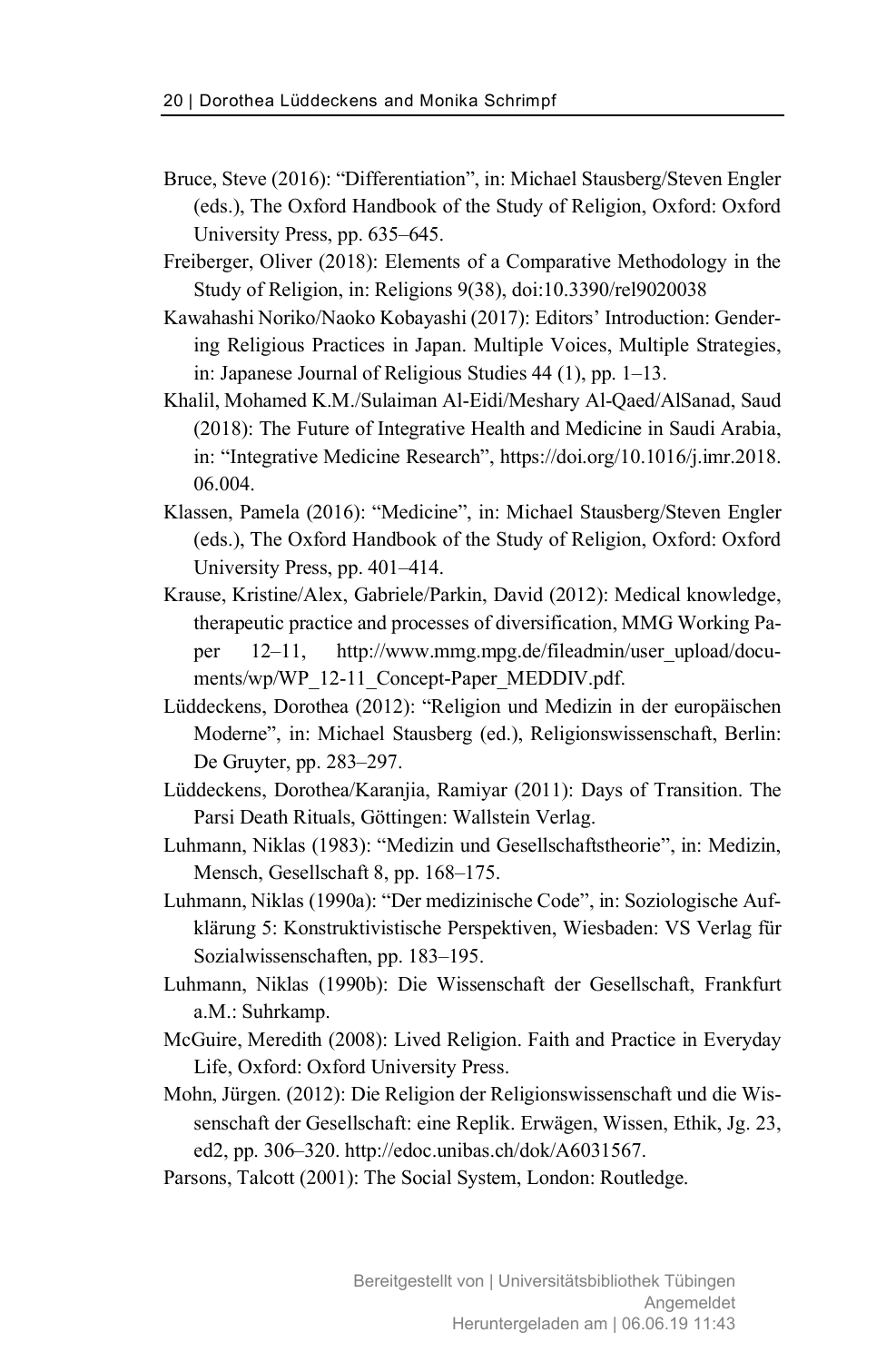- Rots, Aike/Teeuwen, Mark (eds.) (2017): Formations of the Secular in Japan, Special Issue of Japan Review 30.
- Schrimpf, Monika (2018): "Religious Responses to Secularization in Meiji Japan: The case of Inuoe Enryō", in: Michael Wachutka/Monika Schrimpf/Birgit Stämmler (eds.), Religion, Politik und Ideologie. Beiträge zu einer kritischen Kulturwissenschaft. Festschrift für Klaus Antoni zum 65. Geburtstag, München: Iudicium, pp. 59–70.
- Selim, Nasima (2015): "Sufi Body Practices and Therapeutic Politics in Berlin", in: Gritt Klinkhammer/Eva Tolksdorf (eds.), Somatisierung des Religiösen: Empirische Studien zum rezenten religiösen Heilungs- und Therapiemarkt, Bremen: Universität Bremen, pp. 237–282. http://elib.suub. uni-bremen.de/edocs/00104231-1.pdf.
- Vogd, Werner (2011): Zur Soziologie der organisierten Krankenbehandlung, Weilerswist: Velbrück Wissenschaft.
- Wach, Joachim (1924): Religionswissenschaft. Prolegomena zu ihrer wissenschaftstheoretischen Grundlegung, Leipzig: Hinrich.
- Wohlrab-Sahr, Monika/Burchhardt, Marian (2017): Revisiting the Secular— Multiple Secularities and Pathways to Modernity, Working Paper, Leipzig: Leipzig University, HCAS "Multiple Secularities—Beyond the West, Beyond Modernities", http://www.mmg.mpg.de/fileadmin/user\_ upload/documents/wp/WP\_12-11\_Concept-Paper\_MEDDIV.pdf.